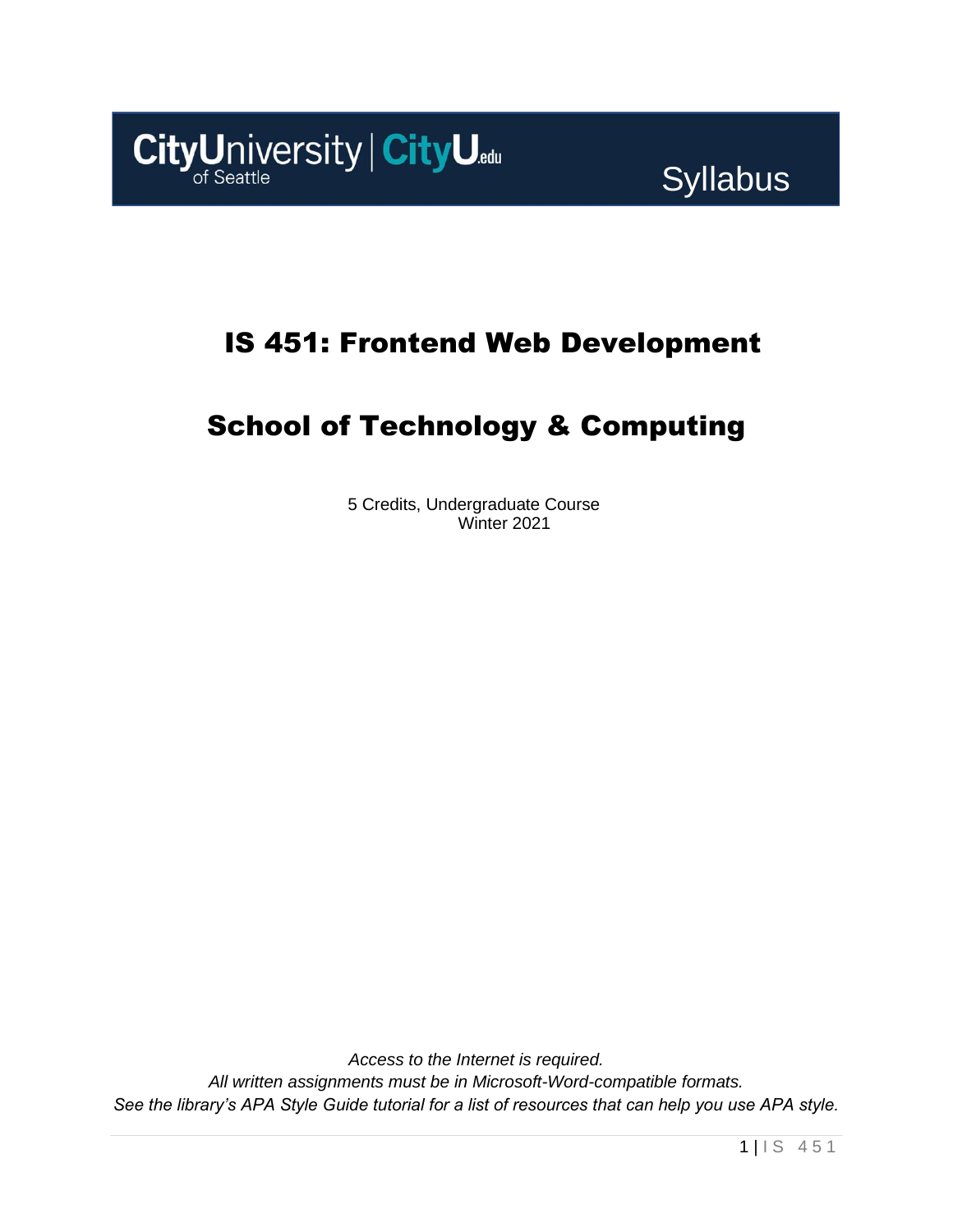# Contact Information

Professional experience information for instructors is found under *Faculty Information* in the online course menu.

## Faculty Information

Contact information for instructors is found under *Faculty Information* in the online course menu.

## Course Description

A modern web application requires a developer to have general knowledge in all steps, from concept to finished product that requires stackable technologies and skills. This full-stack development consists of two components – frontend and backend. The study of frontend web development prepares the student to develop the client-side application systems, including client-side views, controllers, routers, local databases, and their accesses to the backend. This course introduces students to the fundamental concepts and models of frontend web application development so that they can understand the underlying processes related to building functioning applications and appreciate the complexity of full-stack web application development. This course also helps students understand the uses of modern, sophisticated application frontend frameworks.

### Course Resources

Required and recommended resources to complete coursework and assignments are found on the course [Reading List.](https://cityu.alma.exlibrisgroup.com/leganto/login?auth=SAML) The reading list can be found under *Course Information* in Blackboard as well as from the library homepage ("Find Your Textbook" button).

**Note**: Required resources that must be purchased by the student are tagged "Purchase from a vendor of your choosing." Required resources with a direct link, "Available through CityU Library", are available electronically at no cost to students.

Students in Canada may purchase course resources from the [Canada Bookstore,](https://www.cityubookstore.ca/index.asp) and students outside the U.S. and Canada should contact their advisor or textbook coordinator for additional information.

# Course Outcomes

At the end of the course students will: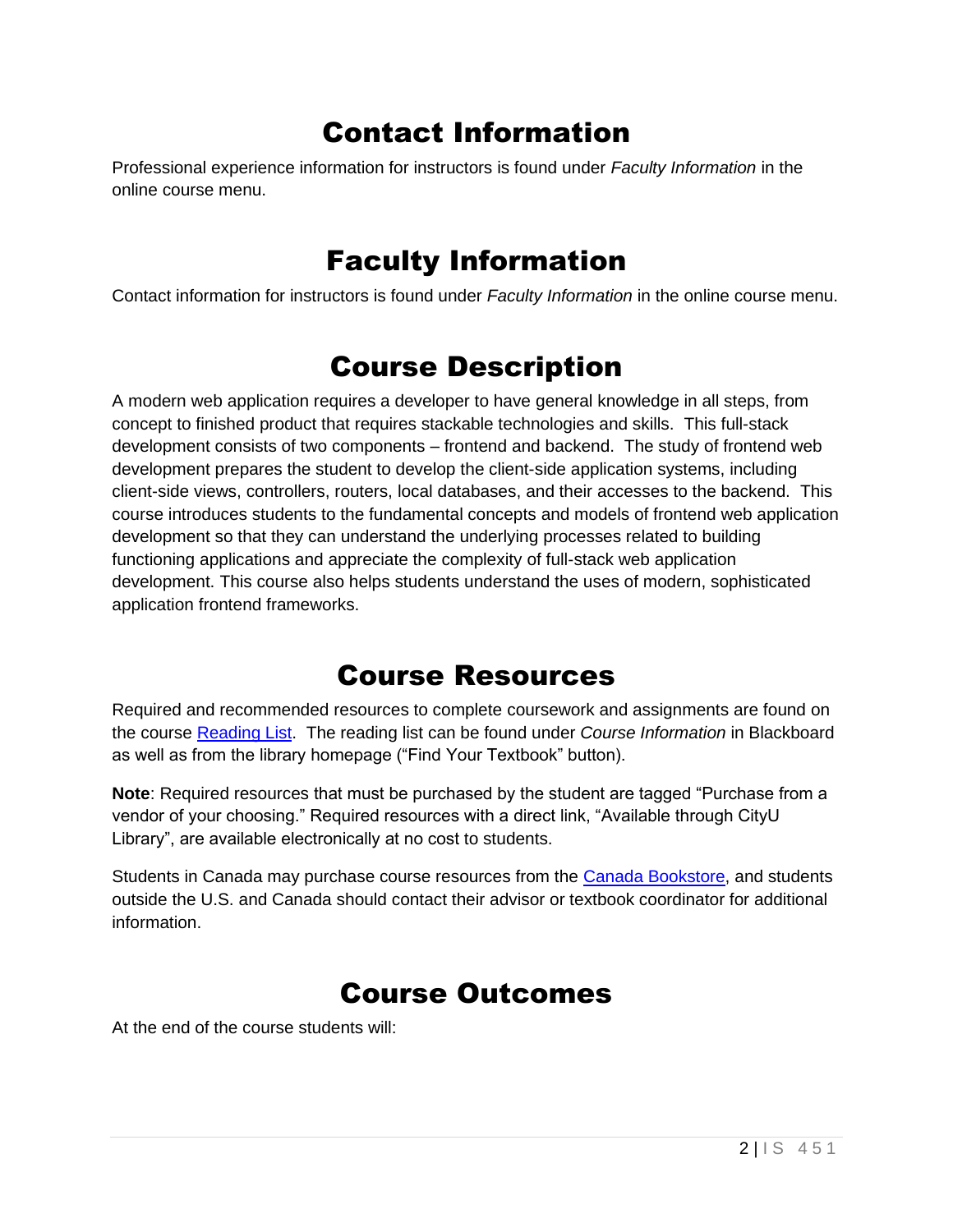- Understand full-stack architecture for frontend applications.
- Apply full stack development to frontend applications.
- Analyze full stack components for frontend applications.
- Evaluate full stack technologies for frontend applications.
- Create a frontend application by using a full stack.

## Additional Information

Updated by the instructor.

# Grading Scale

The grades earned for the course will be calculated using City University of Seattle's decimal grading system, found in the current University Catalog [\(https://www.cityu.edu/catalog/\)](https://www.cityu.edu/catalog/).

Grading rubrics with details on how each assignment will be graded are located under *Assignments* and/or in *My Grades* in the online course menu. Students should review the rubric for each assignment prior to completing their work ito understand how it will be assessed.

| <b>OVERVIEW OF REQUIRED ASSIGNMENTS</b> | % OF FINAL<br><b>GRADE</b> | <b>POINTS</b>                                                                                                                        |
|-----------------------------------------|----------------------------|--------------------------------------------------------------------------------------------------------------------------------------|
| The Muddiest Point (MP)                 | 5%                         | $50 = 5$ points $*10$ modules                                                                                                        |
| Concept Test (CT)                       | 5%                         | $50 = 5$ points $*10$ modules                                                                                                        |
| Discussion Board (DB)                   | 10%                        | $100 = 10$ points $*$ 10 modules                                                                                                     |
| Hands-On Practice (HOP)                 | 20%                        | $200 = 20$ points $*10$ modules                                                                                                      |
| Programming Exercise (PE)               | 30%                        | $300 = 30$ points $*10$ modules                                                                                                      |
| Knowledge Check (KC)                    | 10%                        | $100 = 10$ points $*10$ modules                                                                                                      |
| Team Project (TP)                       | <b>20%</b>                 | 30 points<br>Proposal:<br>70 points<br>Progress:<br>70 points<br>Final Report:<br>Final PPT:<br>30 points<br>200 points<br>Subtotal: |
|                                         | 100%                       | 1,000 points                                                                                                                         |

## Course Assignments and Grading

The instructor will provide grading rubrics that will provide more detail as to how this assignment will be graded

#### **The Muddiest Point (MP)**

Before class, students are required to submit the Muddiest Point (MP) activity. The purpose of this activity is to stimulate student engagement. The instructor uses the MP to assess how students understood the required readings. The instructor also uses the MP to customize the lecture scope to implement Just-in-Time Teaching (JiTT). The MP consists of writing a brief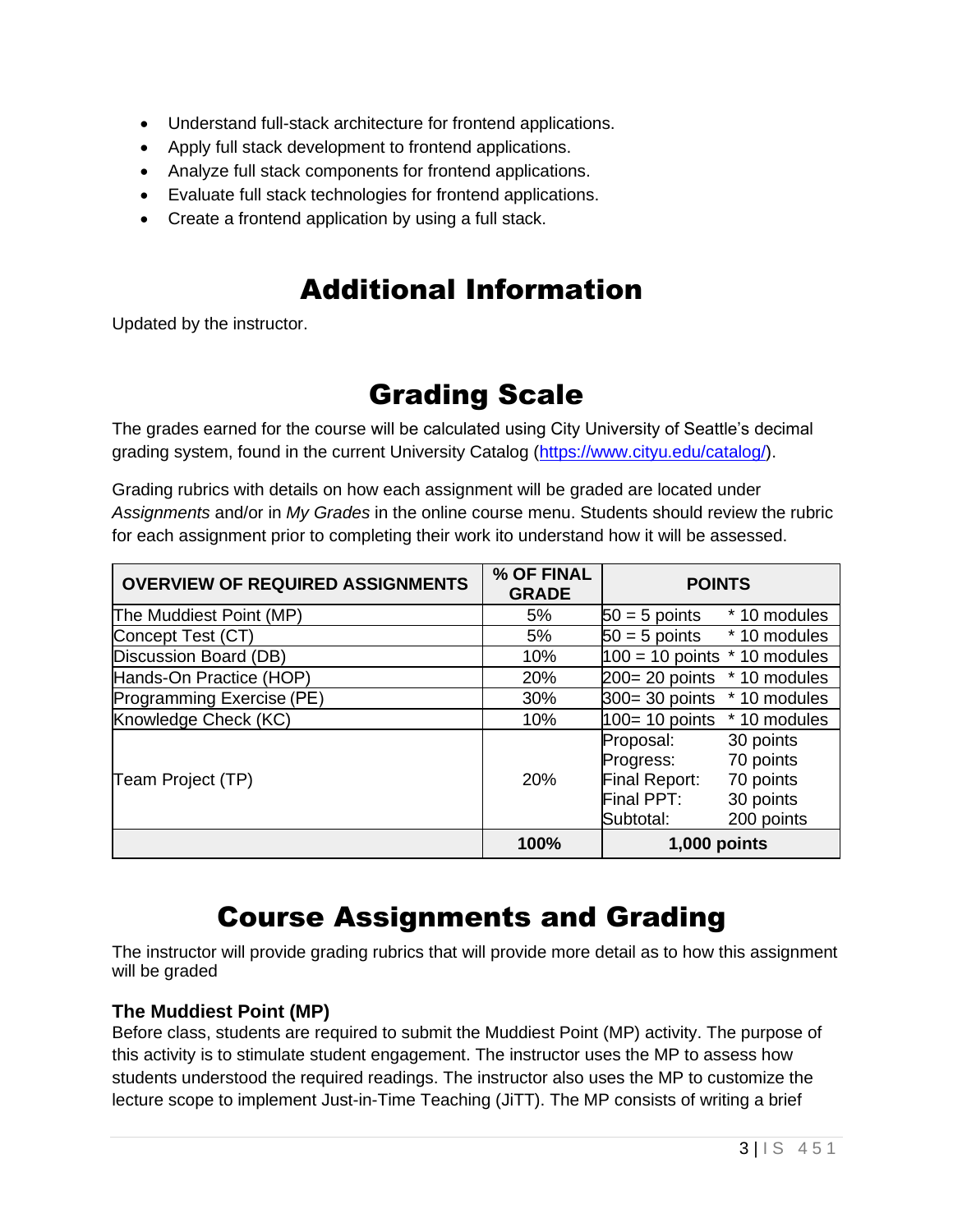reflective essay (<= 50 words) identifying the most confusing part (i.e., the MP) of the content covered in the upcoming module. If a student understood all concepts, the student needs to explain the most exciting aspect. There is one multiple-choice question from the required reading to demonstrate that the student understood the required readings.

| <b>Criteria</b> | % of Grade |
|-----------------|------------|
| Participation   | 40%        |
| Writing         | 40%        |
| Accuracy        | 20%        |
| <b>TOTAL</b>    | 100%       |

#### **Concept Test (CT)**

The instructor poses a problem based on key concepts of a lecture. After reflecting on the problem, students submit their response and the instructor review them without providing a correct answer. Students discuss their thought process and solution with a peer. Students then commit to an answer and re-submits their responses. Instructor reviews responses and thought processes with the correct answer.

| <b>Criteria</b> | % of Grade |
|-----------------|------------|
| Engagement      | 100%       |
| <b>TOTAL</b>    | 100%       |

#### **Discussion Board (DB)**

A student posts an answer to a weekly discussion topic in Discussion Board. The student also posts a response to two other students' posts by the end of each module. Comments and questions should be clear and thoughtful, with correct grammar, spelling, and punctuation. The instructor will grade the quality of your discussion postings on both content and response.

| <b>Criteria</b> | % of Grade |
|-----------------|------------|
| Participation   | 50%        |
| Writing         | 50%        |
| <b>TOTAL</b>    | 100%       |

#### **Hands-on Practice (HOP)**

The instructor will assign Hands-on Practice exercises to a pair of students in class or individually online. Students pair up and practice exercises to learn specific programming languages, application-programming interfaces (APIs), or tools related to the programming assignments or virtual labs.

| <b>Criteria</b>          | % of Grade |
|--------------------------|------------|
| <b>Practice Exercise</b> | ጸበ%        |
| Engagement               | 20%        |
| TOTAL                    | $100\%$    |

### **Programming Exercise (PE)**

The students must individually perform the programming exercise. Programs must be executable and robust. Non-executable programs will not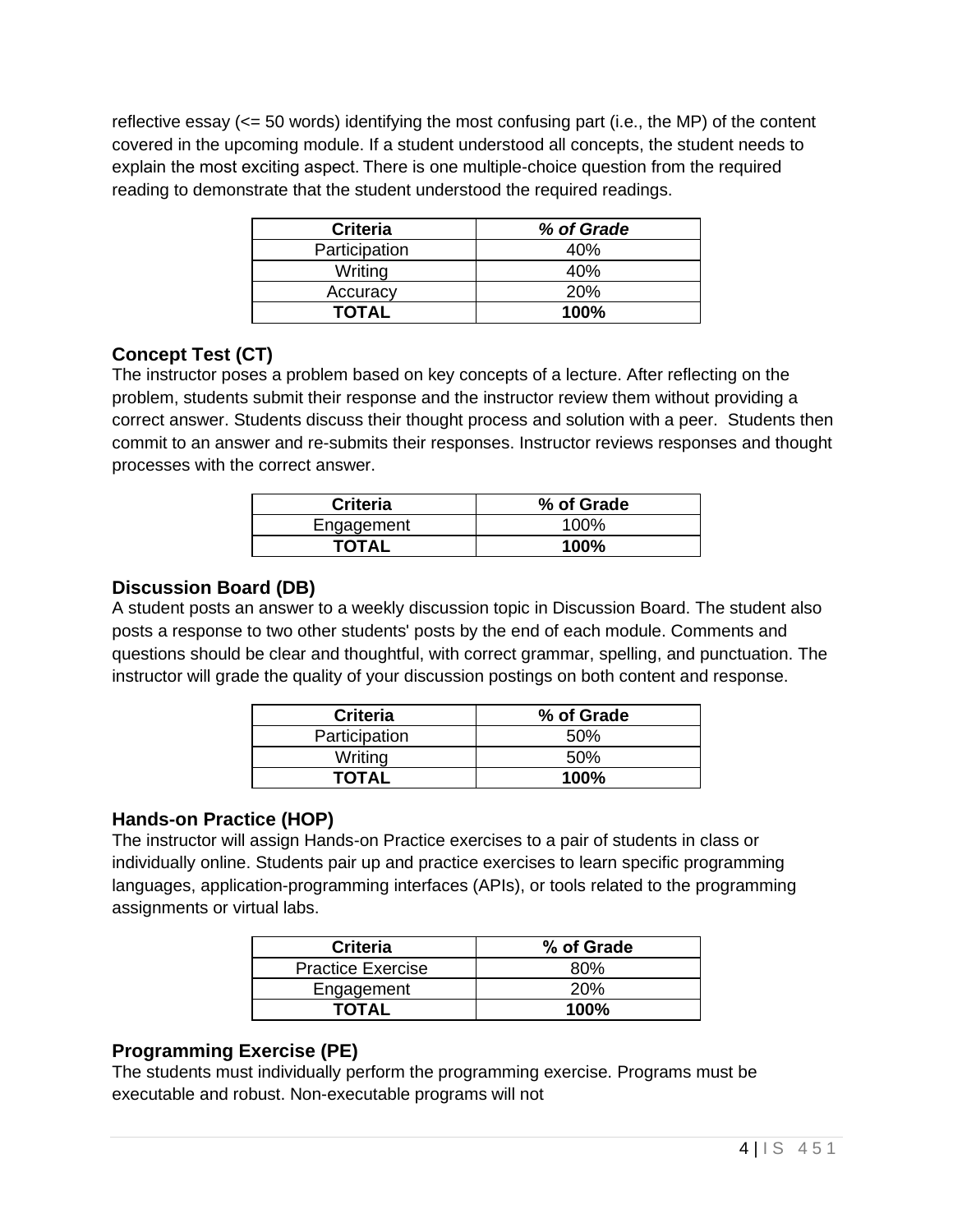receive any credits. Programs should deliver correct answers on all valid input and produce comprehensible error messages on invalid input. Programs also run correctly on all test data given within a reasonable amount of time. Students should write programs that are easy for other people to read.

| <b>Criteria</b>              | % of Grade |
|------------------------------|------------|
| <b>Program Execution</b>     | 40%        |
| <b>User Requirement</b>      | 40%        |
| <b>Program Documentation</b> | 20%        |
| <b>TOTAL</b>                 | 100%       |

#### **Knowledge Check (KC)**

Weekly quizzes measure knowledge concepts acquired. Focus on the underlying principles and concepts rather than memorization to solve the quizzes.

| <b>Criteria</b> | % of Grade |
|-----------------|------------|
| Correctness     | 100%       |
| <b>TOTAL</b>    | 100%       |

#### **Team Project (TP)**

Teams consist of three to four students. Each team will use an instructor-approved topic relevant to the course.

The paper is to be between 6 and 7 pages. The required template for class submissions comes from international organizations, the Education Special Interest Group and the Computing Education + Information systems Applied Research. [\(EDSIG/CONISAR\)](http://www.aitp-edsig.org/). The instructor may recommend teams submit their paper to conferences. Submissions are optional and will not impact the course grade. Additional revisions may be required after the course.

Three report templates and one presentation template are provided. The file name consists of team project number, team number, and the list of your team members. For example, "*TP01 T03 Sam John Mark*."

- TP01 for the proposal "*TP01 T0X Author1 Author2 Author3.docx*"
- TP02 for the progress report "*TP02 T0X Author1 Author2 Author3.docx*"
- TP03 for the final report "*TP03 T0X Author1 Author2 Author3.docx*"
- TP04 for the final presentation slide "*TP04 T0X Author1 Author2 Author3.pptx*"

As in any scholarly writing, students should not merely copy information from another author. Students should use evidence to support the contentions they have drawn from their findings and critically analyze related literature. In essence, each paper needs to be an analytical paper, not a summary of readings. 

In addition, a team presentation slide is required.  

• The presentation consists of 15+4 slides: 15 slides for content and 4 slides for cover, agenda, key reference, and Q&A.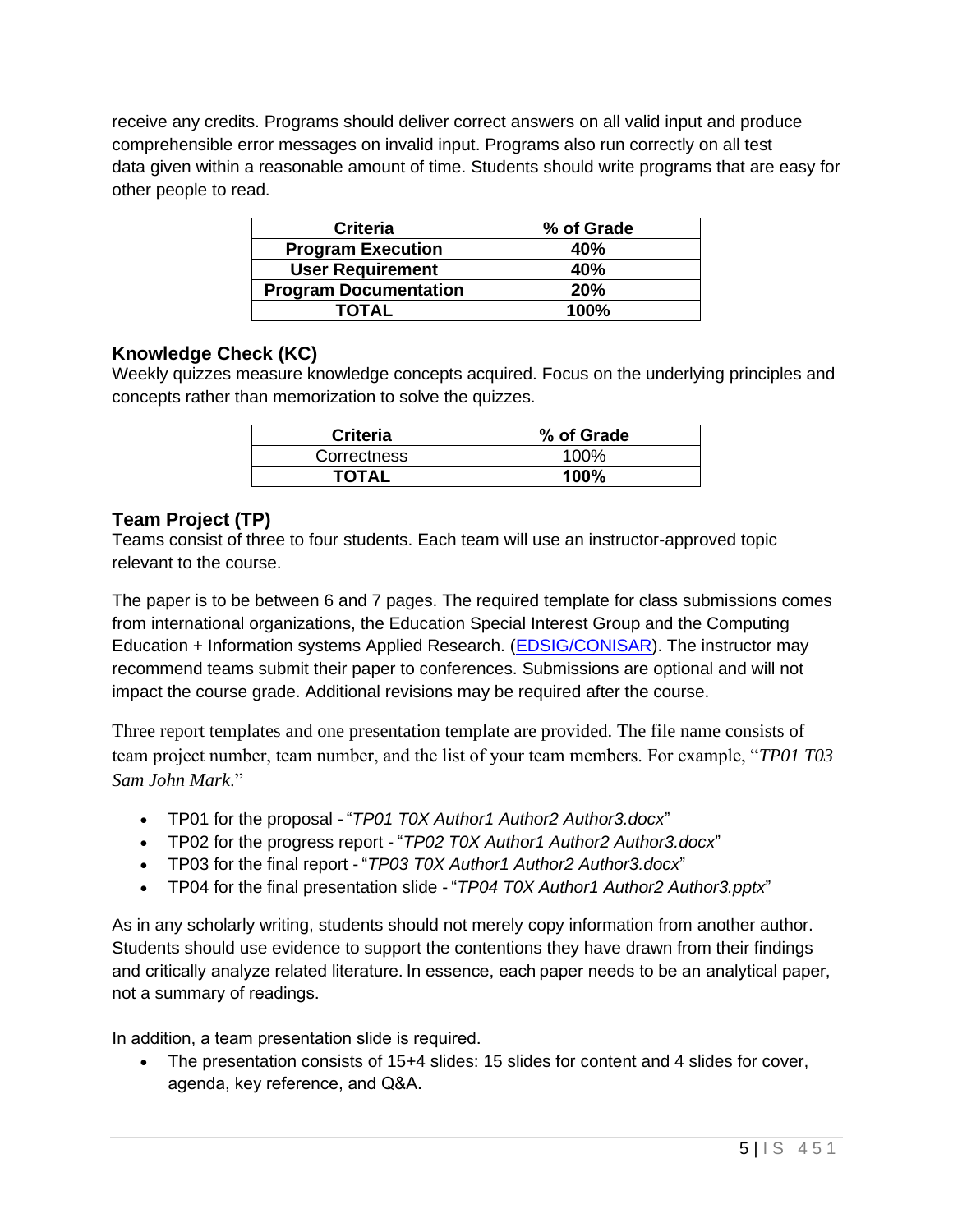- The PPT template is provided. Your team can change design and color for your team's purpose.
- If necessary, a presentation video (15 minutes) may be requested.
- If necessary, a demo video (a maximum of 1-2 minutes) may be requested. The demo time should be included in the total presentation time (15 minutes).

**Four** submissions are required according to the following schedule:

- Proposal (1 page; 30 points) Starting (Module 1) & Ending (Module 3)
- Progress Report (3-4 pages; 70 points; graded after the proposal has been submitted) Starting (Module 4) & Ending (Module 7)
- Final Report (6-7 pages; 70 points; graded after the progress has been submitted) Starting (Module 8) & Ending (Module 10)
- Final PPT (15+4slides, 30 points; graded after the final report has been submitted) Starting (Module 8) & Ending (Module 10)

Students are expected to use the assigned readings, videos, and other materials throughout the quarter. Students will need to utilize additional sources that were not assigned by the professor. While stylized after an industry report, nonetheless, students are expected to employ APA formatting of citations, footnotes, and bibliography. Students must cite the sources of all ideas, facts, and information used that are not their own, even if they have put the information into their own words. Failure to do so is plagiarism; although the oversight is unintentional. To avoid plagiarism, chec[k https://library.cityu.edu/howto/apa-writing/avoid-plagiarism/.](https://library.cityu.edu/howto/apa-writing/avoid-plagiarism/)

#### **Project Description: A Frontend Web Application**

Each team develops a frontend web application for the given backend application that the instructor provides. Then, the team deploys the frontend web application and the application can communicate with the backend application.

#### **Team Project (TP) Report**

The student will provide a report formatted based on a template provided by the instructor. Students are required to improve the writing iteratively and incrementally every week. The revision will always happen during a quarter. Students will add new required sections to the existing paper every week.  

The final report is the culmination of applied research and activities conducted throughout the quarter. The final report/paper provides a detailed problem and its solution likely to be encountered by a company or organization described in a case study supplied by the student.

| <b>Criteria</b>  | % of Grade |
|------------------|------------|
| <b>Structure</b> | 20%        |
| Content          | 30%        |
| Writing          | 30%        |
| Reference        | 10%        |
| Collaboration    | 10%        |
| <b>TOTAL</b>     | 100%       |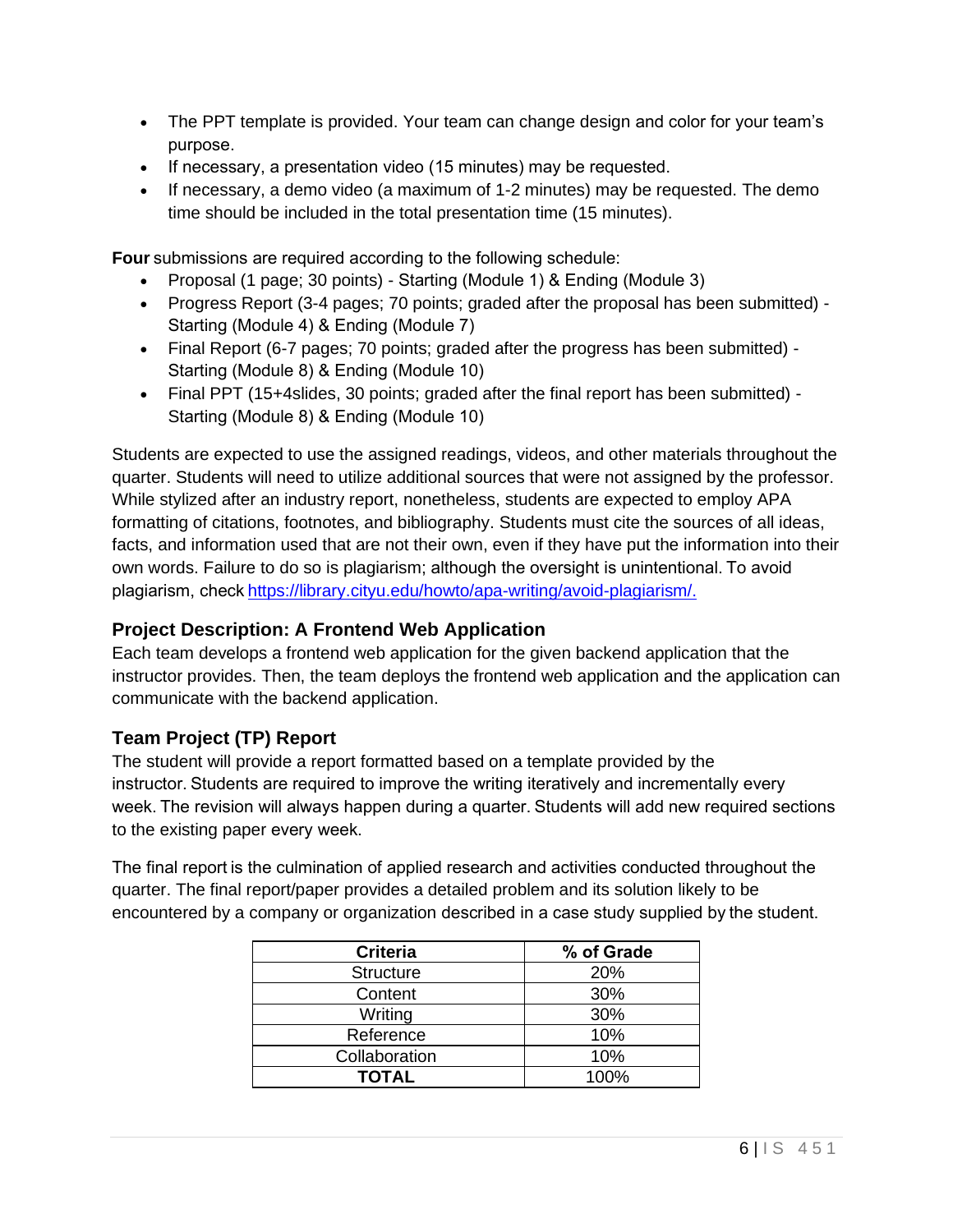### **Team Project (TP) Presentation**

The student will report on the research outcomes, development, or other project efforts to an academically appropriate committee in a public forum. The nature of the presentation content will determine the specific makeup of the audience. The student will choose the format of the presentation, in consultation with the advisor. The layout and design must be appropriate and adequate to represent the outcomes of the effort. While students must make some form of a visual presentation, the presentation of the results may include publishing in a refereed publication, publication in a trade or popular magazine or journal, broadcast in an appropriate medium, or, in exceptional cases, limited dissemination within a closed community. 

Each presenter will have 15 minutes for presentation and 5 minutes for questions and answers. Each presenter must keep the total presentation time limit strictly.

| <b>Criteria</b>             | % of Grade |
|-----------------------------|------------|
| <b>Structure</b>            | 20%        |
| <b>Visual Presentation</b>  | 30%        |
| <b>Verbal Quality &amp;</b> | 30%        |
| Engagement                  |            |
| <b>Team Collaboration</b>   | <b>20%</b> |
| <b>TOTAL</b>                | 100%       |

### Course Policies

Course policies on topics such as *Late Assignments, Participation,* and *Professional Writing* are found under *Course Information* in the online course menu. Students are responsible for reviewing and applying these policies while enrolled in this course.

## **University Policies**

Students are responsible for understanding and adhering to all of City University of Seattle's academic policies. The most current versions of these policies can be found in the University [Catalog](http://www.cityu.edu/catalog/) that is linked from the CityU Web site.

### Non-Discrimination & Prohibition of Sexual Harassment

City University of Seattle adheres to all federal, state, and local civil rights laws prohibiting discrimination in employment and education. The University is committed to ensuring that the education environment is bounded by standards of mutual respect and safety and is free from discriminatory practices.

In the U.S., the University is required by Title IX of the Education Amendments of 1972 to ensure that all of its education programs and activities do not discriminate on the basis of sex/gender. Sex include sex, sex stereotypes, gender identity, gender expression, sexual orientation, and pregnancy or parenting status. Sexual harassment, sexual assault, dating and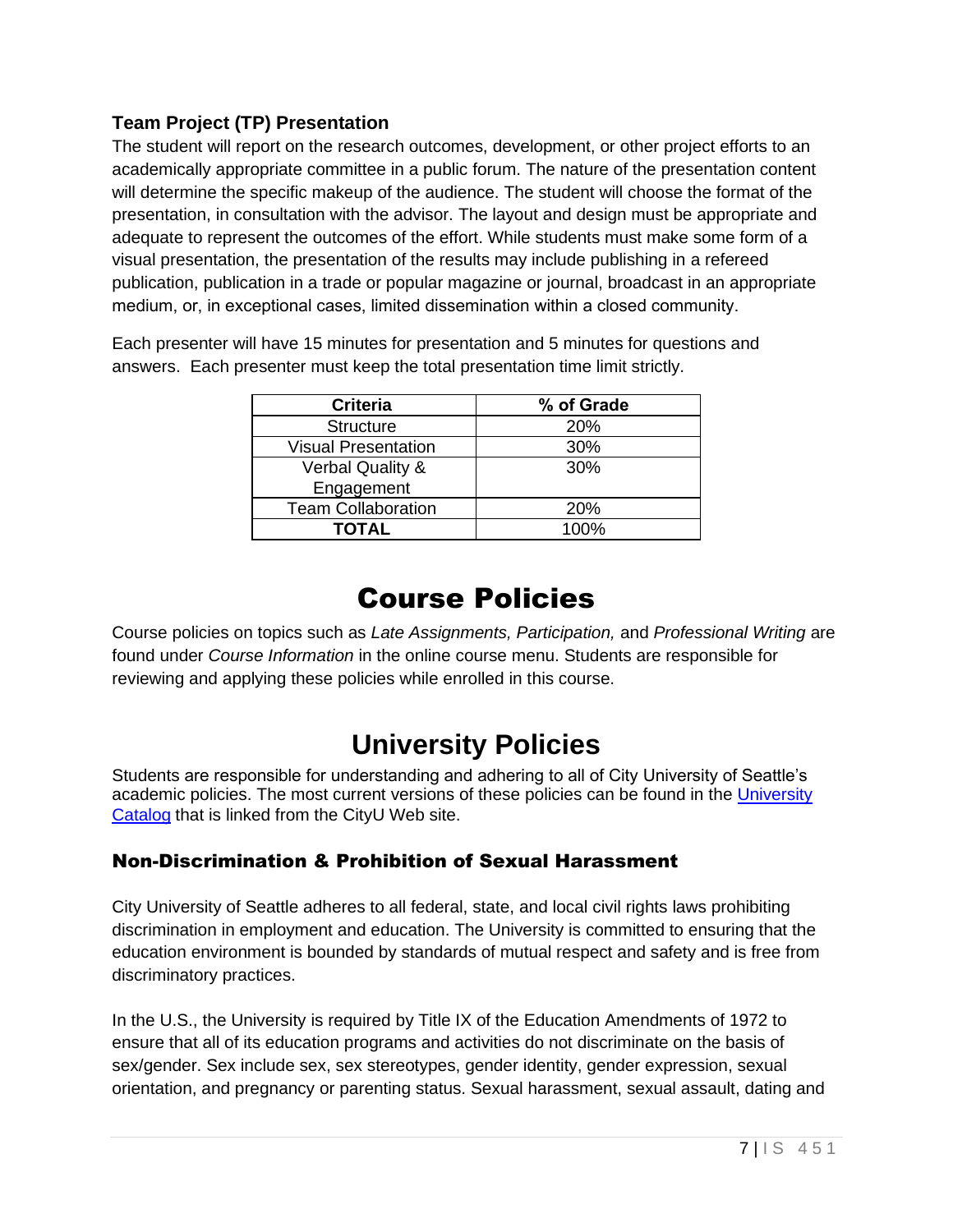domestic violence, and stalking are forms of sex discrimination, which are prohibited under Title IX and by City University of Seattle policy. City University of Seattle also prohibits retaliation against any person opposing discrimination or participating in any discrimination investigation or complaint process internal or external to the institution. Questions regarding Title IX, including its application and/or concerns about noncompliance, should be directed to the Title IX Coordinator. For a complete copy of the policy or for more information, visit <https://my.cityu.edu/titleix> or contact the Title IX Coordinator.

In Canada, in compliance with the British Columbia Human Rights Code, the Alberta Human Rights Act, WorksafeBC, and the Workers' Compensation Board of Alberta, the University believes that its environment should at all times be supportive and respectful of the dignity and self-esteem of individuals. Discrimination, harassment and bullying conduct, whether through person to person behaviour or via electronic communications such as email or social media is not acceptable and will not be tolerated. As an educational institution, it is our responsibility to cultivate an environment of excellence, equity, mutual respect and to recognize the value and potential of every individual. The University will take all necessary steps to meet or exceed the requirements of the law to prevent discrimination, harassment and bullying. The Respectful Workplace Policy for the prevention of discrimination, harassment and bullying policy and procedure can be found at<https://www.cityu.edu/discover-cityu/about-cityu/> under the Policies section or at [https://www.cityuniversity.ca/about/.](https://www.cityuniversity.ca/about/)

### Religious Accommodations

City University of Seattle has a policy for accommodation of student absences or significant hardship due to reasons of faith or conscience, or for organized religious activities. The University's policy, including more information about how to request an accommodation, is available in the University Catalog and on the my.cityu.edu student portal. Accommodations must be requested by the 20% mark of this course (e.g. day 14 of a ten-week course, day 7 of a 5-week course) using the Religious Accommodations Request Form found on the student dashboard in the my.cityu.edu student portal.

### Academic Integrity

Academic integrity in students requires the pursuit of scholarly activity that is free from fraud, deception and unauthorized collaboration with other individuals. Students are responsible for understanding CityU's policy on academic integrity and adhering to its standards in meeting all course requirements. A complete copy of this policy can be found in the [University Catalog](http://www.cityu.edu/catalog/) under *Student Rights and Responsibilities* on the page titled *Academic Integrity Policy.* 

### **Attendance**

Students taking courses in any format at the University are expected to be diligent in their studies and to attend class regularly.